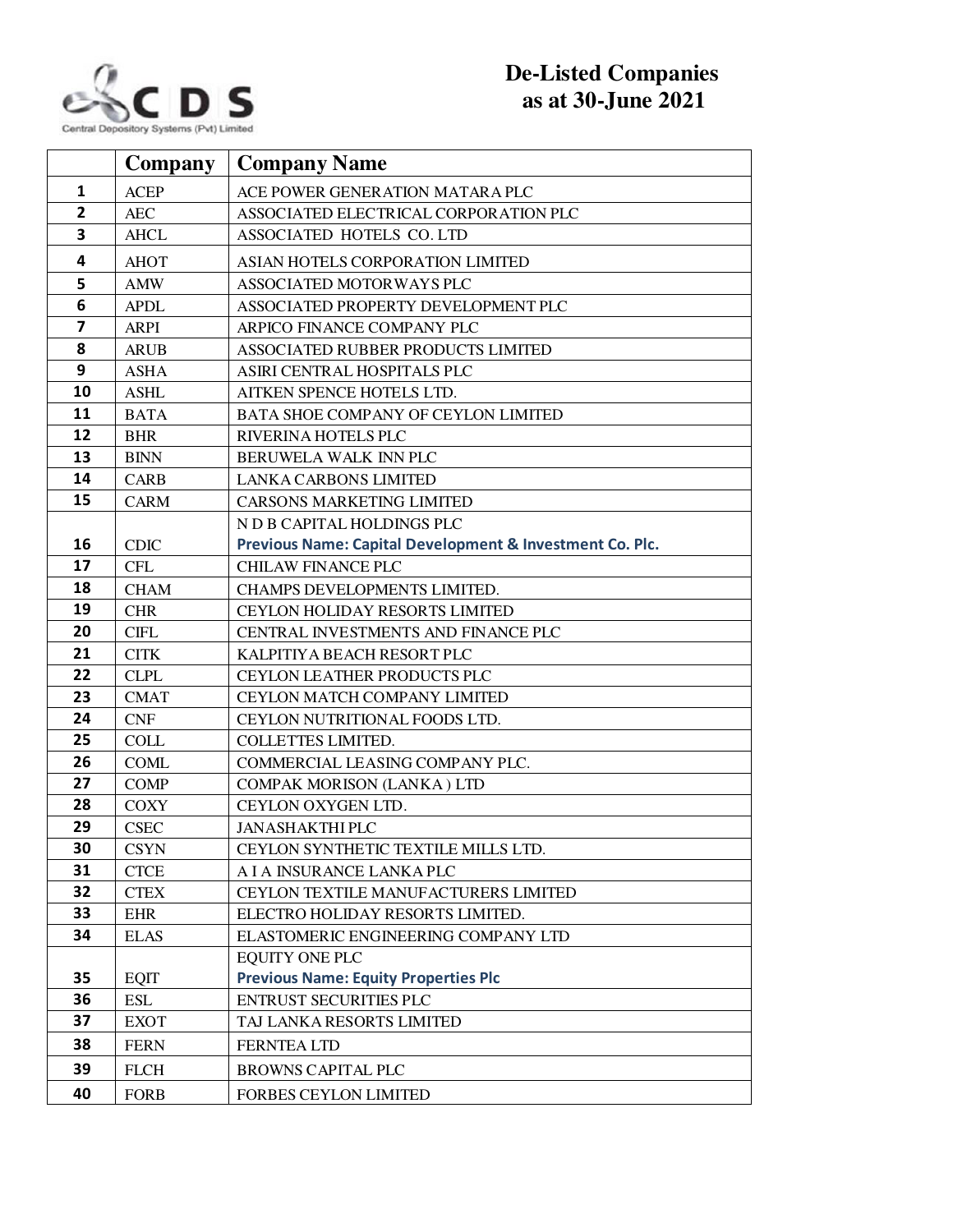

## **De-Listed Companies as at 30-June 2021**

| 41 | <b>GILB</b>   | INTERNATIONAL DISTILLERS (LANKA) LTD                          |
|----|---------------|---------------------------------------------------------------|
| 42 | <b>GLAX</b>   | <b>GLAXO WELLCOME CEYLON LIMITED</b>                          |
| 43 | <b>HDEV</b>   | HOTEL DEVELOPERS (LANKA) PLC                                  |
| 44 | <b>HINN</b>   | HABARANA WALK INN LIMITED.                                    |
| 45 | <b>HINT</b>   | HOTEL INTERNATIONAL LIMITED                                   |
| 46 | <b>HLOG</b>   | HABARANA LODGE LIMITED.                                       |
| 47 | <b>HPP</b>    | <b>HAYLEYS PHOTOPRINT LIMITED</b>                             |
| 48 | <b>HTEC</b>   | HAYTECH MARKETING LIMITED                                     |
| 49 | <b>ITH</b>    | <b>INTERNATIONAL TOURISTS &amp; HOTELIERS LTD.</b>            |
|    |               | <b>FINLAYS COLOMBO PLC</b>                                    |
| 50 | <b>JFIN</b>   | Previous name: James Finlay & Co. (Colombo) Ltd.              |
| 51 | <b>KINN</b>   | KANDY WALK INN LIMITED                                        |
| 52 | <b>KPRV</b>   | KANDY PRIVATE HOSPITALS LIMITED                               |
| 53 | <b>KREA</b>   | KOREA CEYLON FOOTWEAR MANUFACTURING COMPANY<br><b>LIMITED</b> |
| 54 | <b>KTEX</b>   | KANDY TEXTILE INDUSTRIES LIMITED                              |
| 55 | <b>KURU</b>   | KURUWITA TEXTILE MILLS PLC                                    |
| 56 | <b>LADY</b>   | LADY HAVELOCK GARDENS COMPANY LIMITED                         |
| 57 | <b>LAKD</b>   | LAKDHANAVI LIMITED                                            |
| 58 | <b>LAND</b>   | LAND AND BUILDING PLC                                         |
| 59 | <b>LINV</b>   | LAKE HOUSE INVESTMENTS LIMITED                                |
| 60 | <b>MCL</b>    | MERCANTILE CREDIT LIMITED                                     |
| 61 | <b>MENG</b>   | METALIX ENGINEERING COMPANY LTD                               |
| 62 | <b>MIKE</b>   | MIKECHRIS INDUSTRIES LIMITED                                  |
| 63 | <b>MILL</b>   | <b>MILLERS PLC</b>                                            |
| 64 | <b>MIRA</b>   | MIRAMAR BEACH HOTELS PLC                                      |
| 65 | <b>MLL</b>    | MERCANTILE LEASING LIMITED                                    |
| 66 | <b>MORI-N</b> | <b>MORISON PLC</b>                                            |
| 67 | <b>MORI-X</b> | <b>MORISON PLC</b>                                            |
| 68 | <b>MPAC</b>   | METAL PACKAGING LIMITED                                       |
| 69 | <b>MPEK</b>   | <b>MAGPEK EXPORTS LTD</b>                                     |
| 70 | <b>MPRH</b>   | METROPOLITAN RESOURCE HOLDINGS PLC                            |
| 71 | <b>MRL</b>    | METAL RECYCLERS COLOMBO LTD                                   |
| 72 | <b>NBL</b>    | <b>NDB BANK LIMITED</b>                                       |
| 73 | OGL           | ORIENT GARMENTS PLC                                           |
| 74 | <b>ORIN</b>   | ORIENT FINANCE PLC                                            |
| 75 | <b>OVL</b>    | <b>OCEAN VIEW LIMITED</b>                                     |
| 76 | <b>PCH</b>    | PC HOUSE PLC                                                  |
| 77 | <b>PCP</b>    | PC PHARMA PLC                                                 |
| 78 | <b>PTEX</b>   | PUGODA TEXTILES LANKA LTD.                                    |
| 79 | <b>PURE</b>   | COCA-COLA BEVERAGES SRI LANKA LIMITED                         |
| 80 | <b>RECK</b>   | RECKITT BENCKISER (LANKA) LIMITED                             |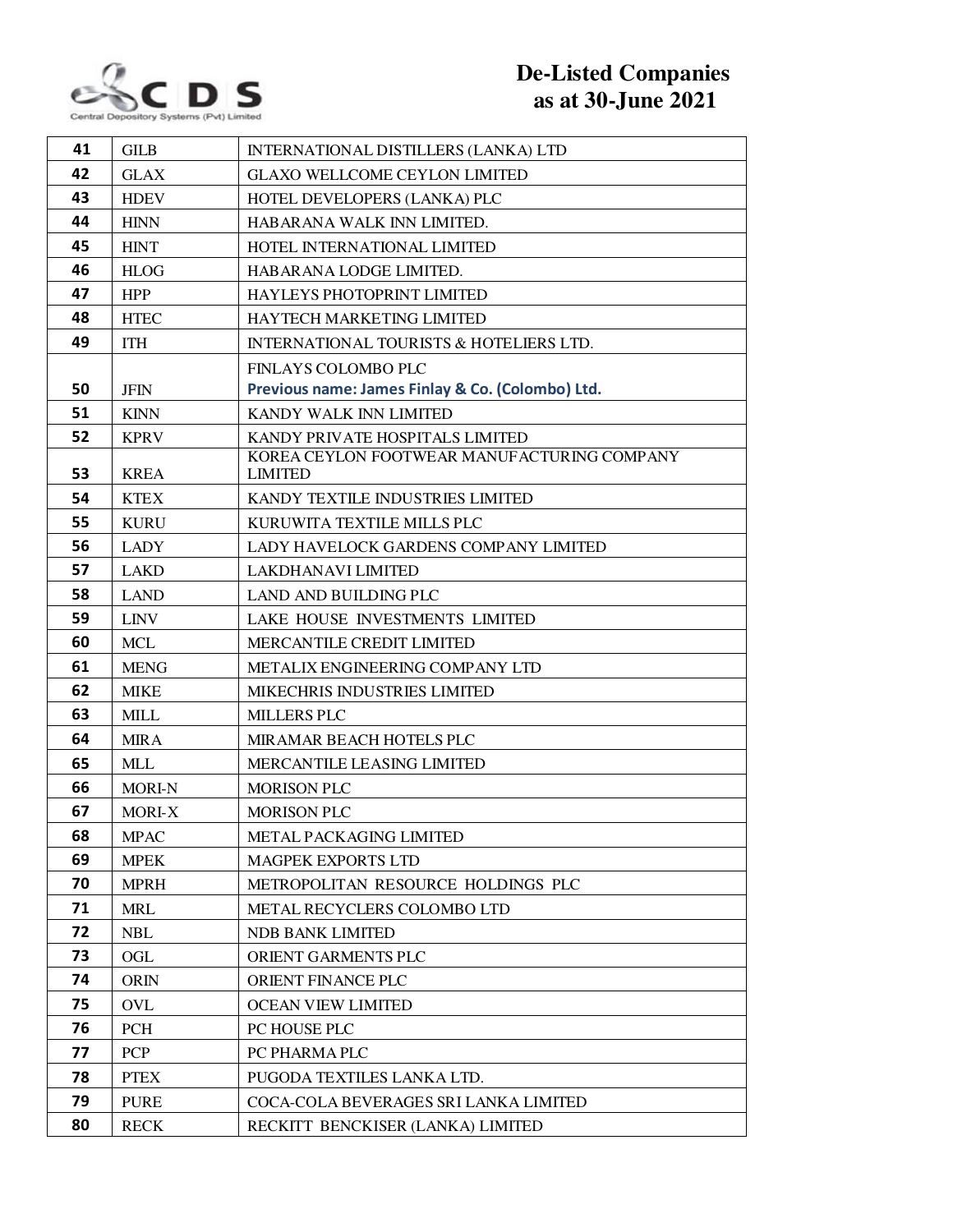

| <b>RUBB</b>   | RUBBERITE LIMITED                        |
|---------------|------------------------------------------|
| <b>SAMS</b>   | <b>SAMUEL SONS &amp; COMPANY LIMITED</b> |
| <b>SIDL</b>   | SIEDLES T.V. INDUSTRY LIMITED            |
| <b>SINN</b>   | <b>CEYLON STRATEGIC HOLDINGS LIMITED</b> |
| <b>SMLL</b>   | PEOPLE'S FINANCE PLC                     |
| <b>STAT</b>   | <b>STATCON LIMITED</b>                   |
| <b>SUGA</b>   | PELWATTE SUGAR INDUSTRIES PLC            |
| <b>SUNT</b>   | <b>SUNTEL LIMITED</b>                    |
| <b>TFC-N</b>  | THE FINANCE COMPANY PLC                  |
| TFC-X         | THE FINANCE COMPANY PLC                  |
| <b>TFIL</b>   | TRADE FINANCE AND INVESTMENTS PLC        |
| <b>TWOD</b>   | TOUCHWOOD INVESTMENTS PLC                |
| <b>UPEN</b>   | <b>UPALI ENTERPRISES LTD</b>             |
| <b>UPIN</b>   | UPALI INVESTMENT HOLDINGS LIMITED        |
| <b>VANI-N</b> | VANIK INCORPORATION PLC                  |
| VANI-X        | VANIK INCORPORATION PLC                  |
| <b>VTEX</b>   | <b>VEYANGODA TEXTILE MILLS LTD</b>       |
| <b>WALK</b>   | <b>WALKERS TOURS LIMITED</b>             |
| <b>WHIT</b>   | WHITTALLS ESTATES & AGENCIES LIMITED     |
| <b>WMM</b>    | W. M. MENDIS & COMPANY LIMITED           |
|               |                                          |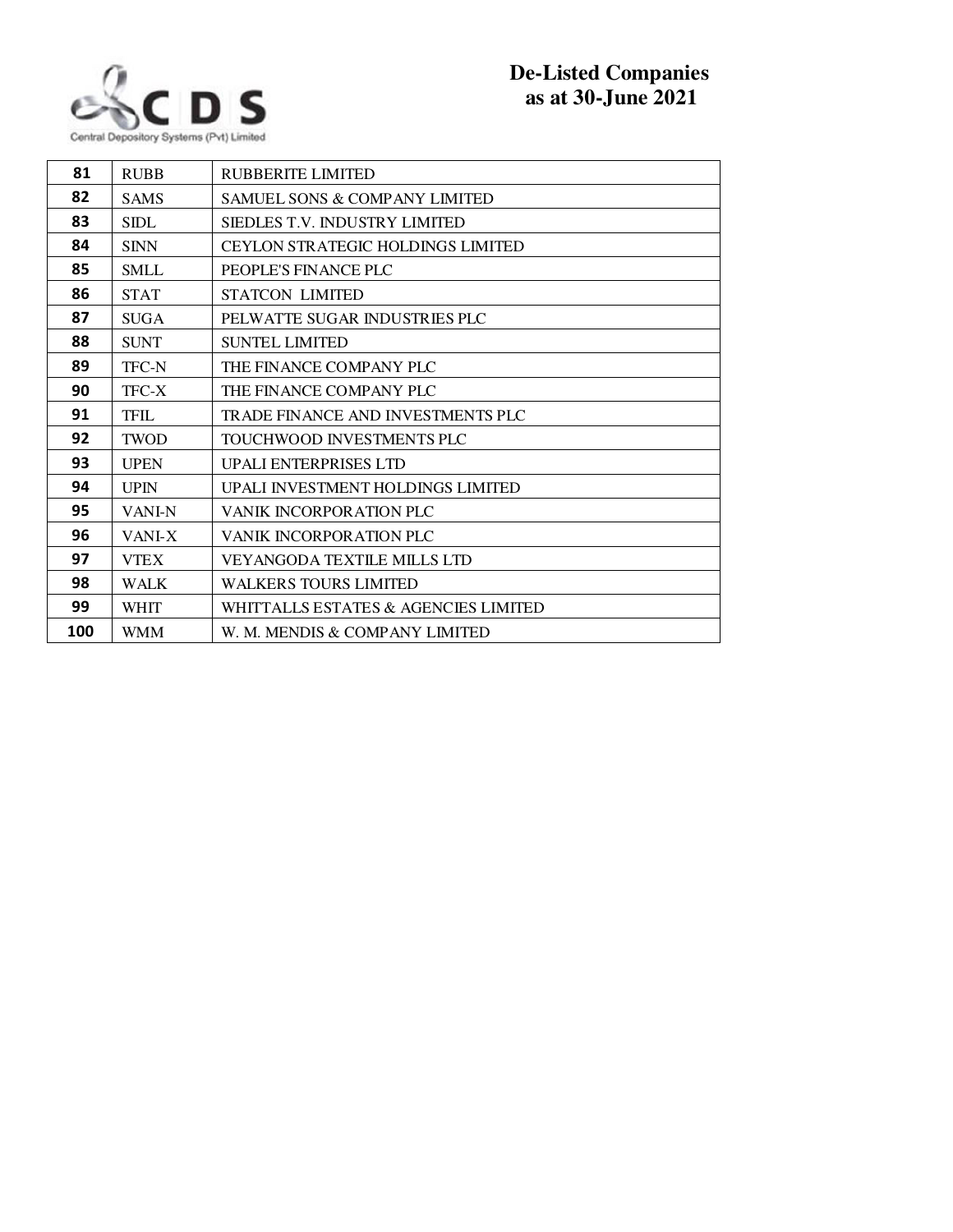

| Company       | <b>Company Name</b>                     |
|---------------|-----------------------------------------|
| <b>HUEJ</b>   | HUEJAY INTERNATIONAL INVESTMENTS PLC    |
| <b>LCEM</b>   | <b>LANKA CEMENT PLC</b>                 |
| <b>LLMP-N</b> | LUCKY LANKA MILK PROCESSING COMPANY PLC |
| LLMP-X        | LUCKY LANKA MILK PROCESSING COMPANY PLC |
| <b>PCHH</b>   | <b>ADAM CAPITAL PLC</b>                 |
| <b>SFS</b>    | SWARNAMAHAL FINANCIAL SERVICES PLC      |